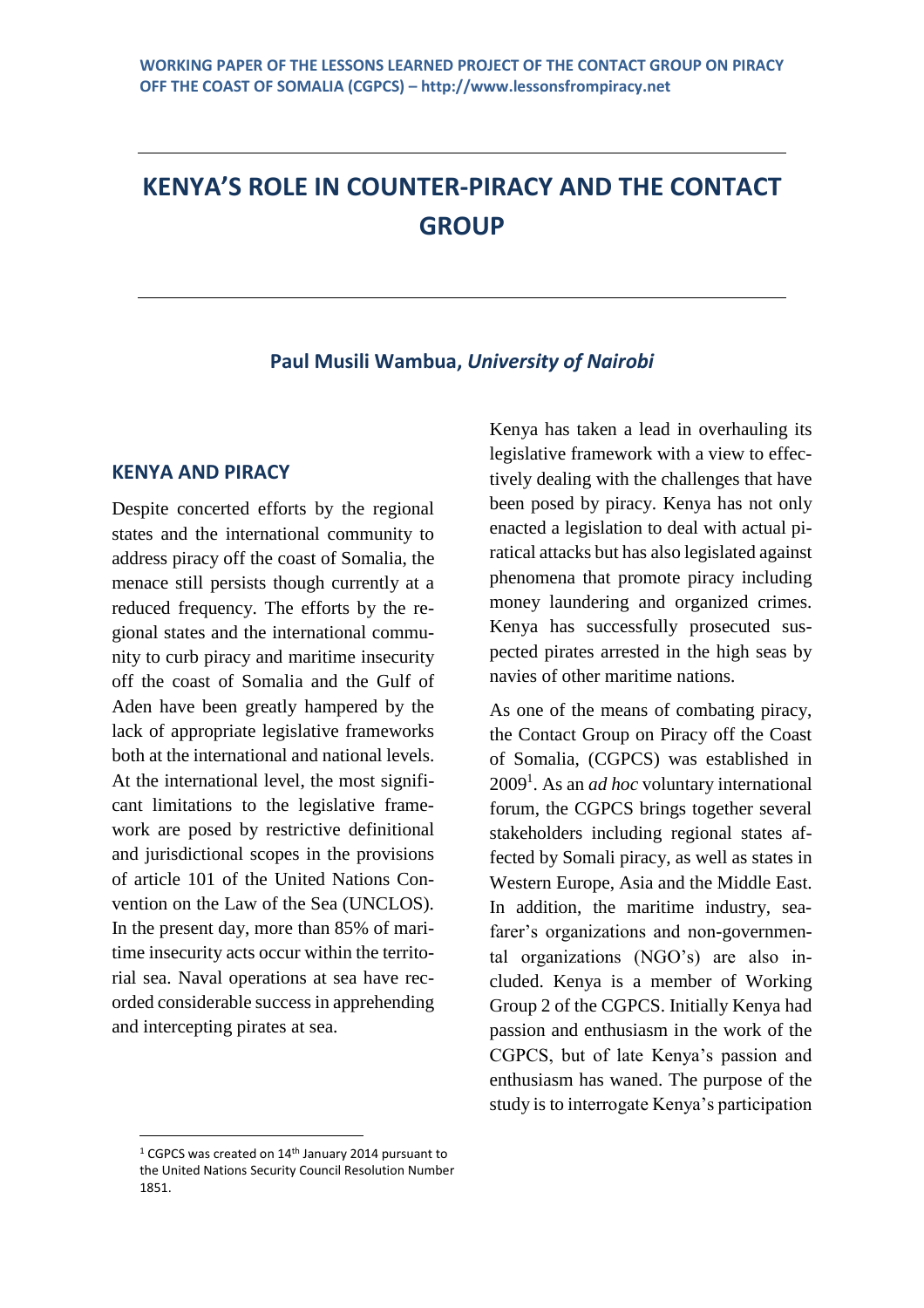in the work of CGPCS and why Kenya's interest has dropped.

#### **METHODOLOGY**

In this study, handpicked naval officers, public servants in the Ministry of Foreign affairs and International Trade (MFAIT), prosecutors in the office of Director of Public Prosecutions (DPP), who possess information and share experiences relevant to this study, were interviewed. In this regard, purposive sampling of those groups was appropriate because they were informative and possessed the required characteristics by virtue of status as key players in the counter piracy naval operations and prosecution of suspected piracy in Kenya's national courts. The criteria for choosing the particular cases for target respondent interviews were therefore justifiable. However, due to logistical and financial constraints, the inquiry was restricted by purposive sampling to officers serving in the Kenya Navy who were involved in counter-piracy operations, officers in the MFAIT who were involved in the CGPCS activities and prosecutors in the Office of DPP who were involved in the prosecution of suspected pirates and the activities of the contact Group. Hence the preference for an appropriate sampling technique and purposive selection of respondents which did not in any way compromise the outcomes of the inquiry.

The handpicked key informants (full particulars held on file by the author) were interviewed by means of questionnaires (held on file by the author) suitably designed to facilitate the gathering of data on relevant variables of interest. The information gathered forms the basis of the analysis and the concluding remarks made below dealing with Kenya's counter-piracy operations in the Indian Ocean and her diminished interest in the work of CGPCS. Due the sensitivity of the information and the fact that it was given in confidence by the respondents interviewed, the actual names of the officers interviewed are not disclosed in this study.

# **THE ROLE OF THE CGPCS IN COUNTER PIRACY OPERATIONS OFF SOMALIA**

The mandate of the CGPCS has been summarized to include the coordination of political, military and non – governmental efforts to counter piracy off the coast of Somalia; prosecution of captured pirates; and offering support to regional states to develop sustainable maritime security capabilities<sup>2</sup>. Kenya is among the  $60$  countries and international organizations that come together under the auspices of CGPCS to counter piracy off the Somali Coast.

# **THE MANDATE AND STRUCTURE OF THE CGPCS**

The CGPCS undertakes its work through working groups. Working Group One Chaired by the United Kingdom is responsible for facilitating effective naval operations and coordinating international efforts to support the building of the judicial, penal and maritime capacity of Regional States to ensure that they are better equipped to

<sup>2</sup> CGPCS Newsletter, July 2014.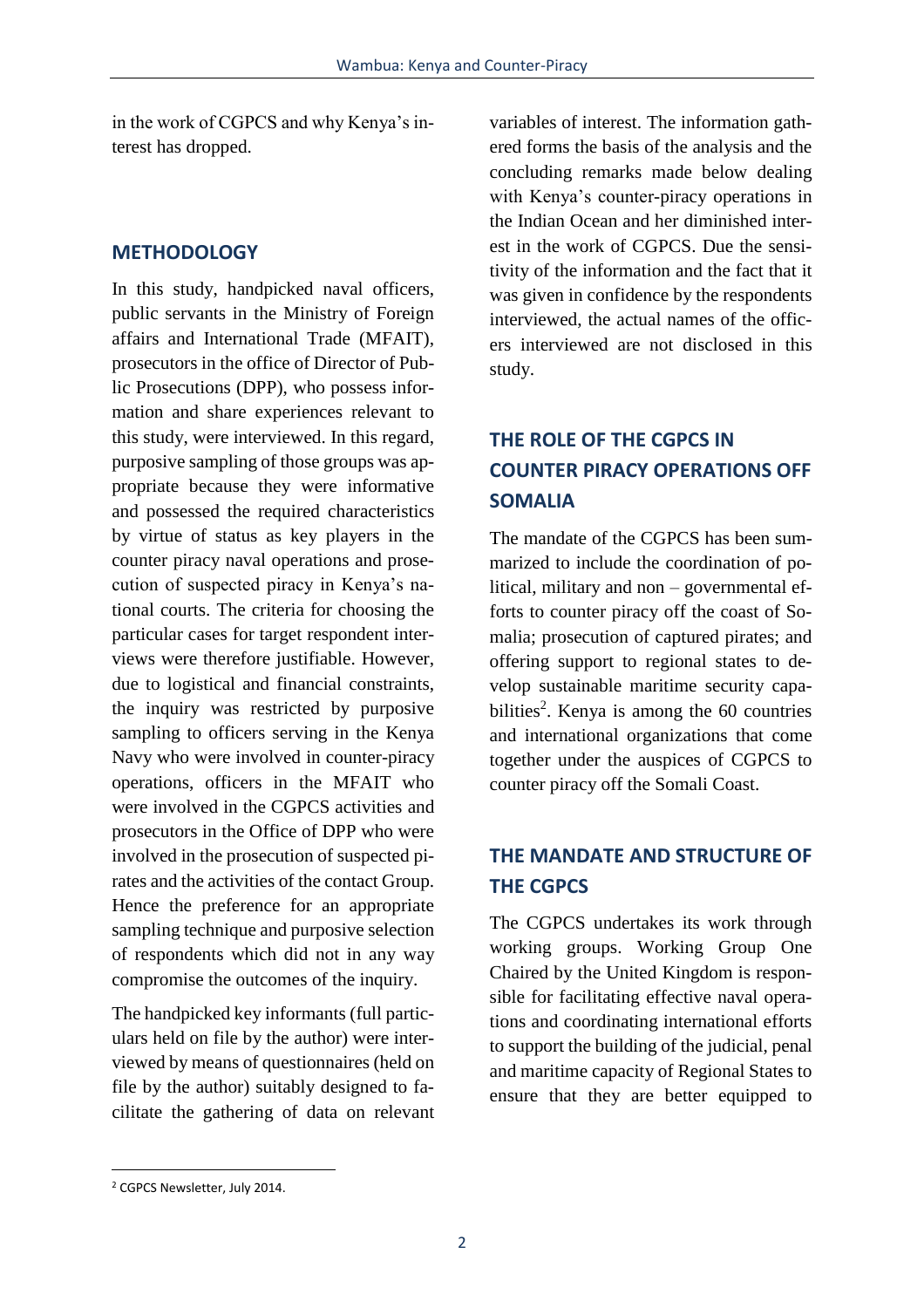tackle piracy and maritime security challenges. At its thirteenth plenary session in December 2012, the CGPCS endorsed the creation of a new Capacity-Building Coordination Group (CBCG), which will report to and support the Working Group in facilitating the coordination of regional capacity development and the identification of future priorities for international action. CBCG will consist of partners from various UN agencies including the International Maritime Organization, European Union, North Atlantic Treaty Organization, African Union, The Inter-Governmental Authority on Development in East Africa, and representatives from the international naval Training Awareness and De-Confliction Group. The Working Group also offers support to those states and organizations countering piracy off the Coast of Somalia through contributions to, and funding from, the Trust Fund.

On naval coordination, Working Group One (WG1) has made clear its support for robust action by international naval forces against pirates, and welcomes the success of the coordinated patrols and convoys in the Gulf of Aden in reducing ship hijackings in this area and the positive development of the Shared Awareness and De-Confliction Mechanism (SHADE). The Working Group is clear on the importance of compliance by all vessels transiting the High Risk Area with industry-agreed selfprotection measures as the first and most effective line of defence. The WG1 supports action taken against hijacked merchant vessels being used as mother ships, disruptions of pirate operations and the continued safe escort of World Food Program and AMISOM convoys. WG1 continues to support effective international co-ordination through SHADE with a view to optimizing effectiveness and making best use of scarce naval resources. WG1 has consistently called for action to fill capability gaps as identified by the international naval forces, including vital maritime patrol aircraft and oil replenishment tankers.

Working Group Two (WG2) is chaired by Denmark and consists of representatives from nearly 60 States, including the European Union, various UN agencies, the Intergovernmental Authority on Development, the IMO, INTERPOL, NATO, and the League of Arab States. It provides specific, practical and legally sound guidance to the CGPCS, states and organizations on all legal aspects of counter-piracy. Participants exchange information on on-going judicial activities, including specific court cases, as well as on relevant capacity building activities in states in the region. Through this exchange of information, WG2 contributes to a common approach to and understanding of legal issues arising from piracy. WG2 has furthermore developed a legal toolbox for States wishing to improve their ability to prosecute pirates, including checklists for the prosecution of suspected pirates, overview of impediments to prosecution, mechanisms for prosecution, applicable international law, transfer of convicted pirates, evidence collection, private armed guards and ship-riders, and human rights considerations. Kenya is a member and key participant in WG2.

Working Group three (WG3) under the chairmanship of the Republic of Korea, handles concerns of the participant states, maritime industry and labor groups regarding the actions that should be used to provide self-defensive actions to protect vessels from hijacking by pirates in the high risk waters off the coast of Somalia. WG3 has worked closely with the industry for the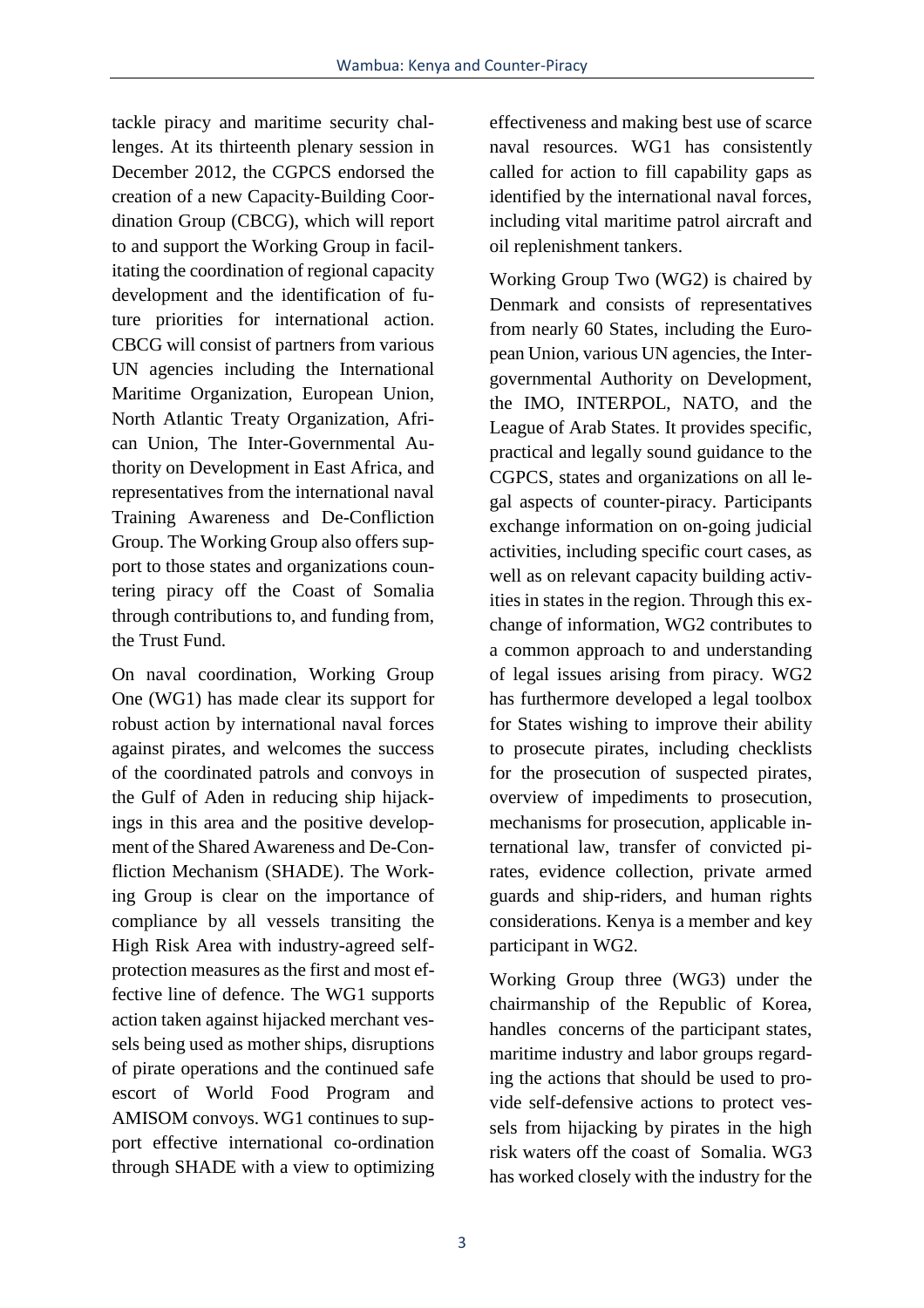completion and distribution of the "Best Management Practices for Protection against Somalia Based Piracy", now in its 4th version (BMP4-August 2011). WG3 has paralleled efforts by the IMO and the world maritime industry for the best selfdefense practices for world shipping, as well as for the security training and posthostage care of crew members involved in piracy incidents. Work is progressing through industry based roundtable development for audio-visual counter-piracy training for the mariners, continuous review of the BMP and the development of vetting procedures for maritime companies to hire the most professional and effective privately contracted armed security teams when risk assessment of vessel voyages support the high risk determined.

Working Group five (WG 5), chaired by Italy, focuses on advance information sharing internationally and between industry and government authorities to disrupt the pirate enterprise ashore. It also works with other key partners such as INTERPOL, national law enforcement/prosecution agencies currently pursuing piracy investigations/prosecution, and the World Bank to better understand how illicit financial flows associated with maritime piracy are moving in the area. WG5 works with WG2 to create new opportunities for prosecutors and investigators to exchange information about and harmonize their ongoing investigations and proactively target the arrest and prosecution the top organizers, financiers, and negotiators of Somali piracy.

### **COUNTER PIRACY MEASURES BY KENYA**

The economies of all countries are interconnected and regional challenges sometimes have global impact. Piracy, transnational crime and human trafficking are regional challenges facing the East African region and which have global impact. As the major component of the world's trade is carried on board ships, global commerce is inexorably linked to maritime security. Being a maritime nation, Kenya has faced major challenges from its geographical proximity to Somalia. Somalia has not had any effective army, police, navy or coast guard, a permanent national government or national legal system since 1991. Indeed, Kenya has been involved in the prevention of the clan and militia infighting in Somalia from spreading across her border. The Government of Kenya (GOK) has played a key role and was involved in efforts to find lasting peace in Somalia leading to the formation of a Transitional Federal Government of Somalia which for some time was hosted in Nairobi.

As noted above, the insecurity in Somalia has escalated resulting in increased piratical attacks in the Gulf of Aden and off the Coast of Somalia with a spillover into the territorial waters of other states in the region. Kenya has borne the brunt of this phenomenon, leading to a reduction in cruise industry and a slowdown in the distribution of food aid to Somalia. Due to several of their ships being attacked, the United Nations World Food Program has increasingly been opting to transport relief on roads.

As a country with significant interest in regional maritime security, the GOK has taken keen interest in the regional and international efforts in the fight against piracy in the Gulf of Aden and off the coast of Somalia. Some of the initiatives by the GOK include the deployment of the Kenya Navy to escort the merchant ships; and prosecution of suspected pirates in national courts.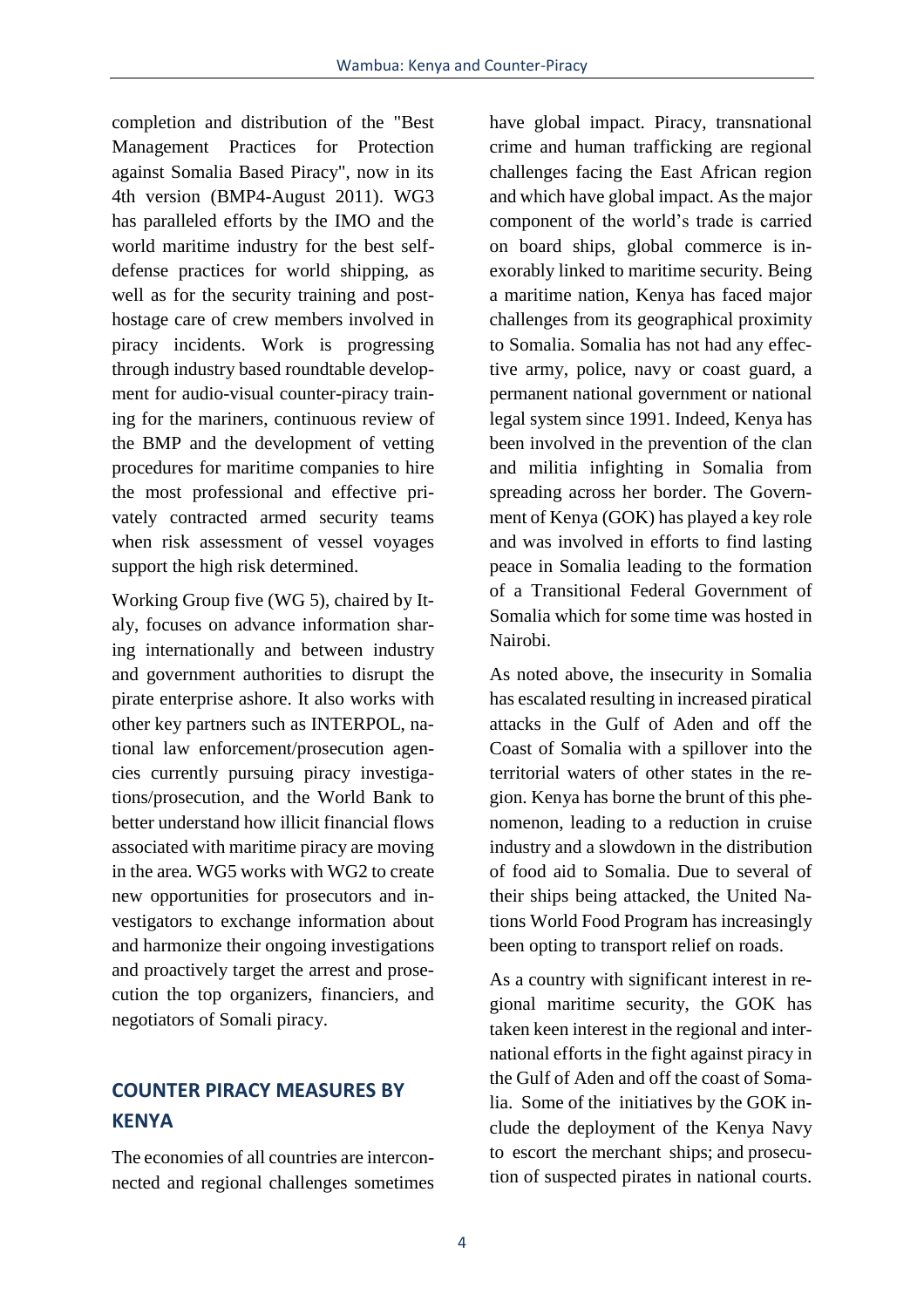In the following paragraphs we examine the specific counter piracy efforts by the GOK.

### **BILATERAL MEMORANDA OF UNDERSTANDING**

Kenya has signed several bilateral Memoranda of Understanding (MOU) to facilitate the prosecution of suspected pirates in the national courts.<sup>3</sup> These MOUs provide the legal and logistical framework for the prosecution of suspected pirates .In exchange of Kenya facilitating the prosecution of suspected pirates apprehended in the High seas, Kenya was to receive financial support to build the capacity of judicial officers and the personnel in the Attorney Generals in charge of prosecution. Some commentators have argued that in exchange for Kenya's role in allowing its courts to prosecute pirates, it in turn enjoyed substantial financial support by wealthy donor countries.<sup>4</sup>

Between last quarter of 2008 and early 2009 Kenya signed MOUs with the UK, the US and the EU<sup>5</sup> These agreements were mainly designed to facilitate the prosecution in Kenyan courts of pirates captured on the high seas by the navies of other states parties to the MOUs. The MOU between Kenya and EU is contained both in a formal draft document and in agreement by exchange of letters dated  $6<sup>th</sup>$  March 2009.<sup>6</sup> The formal document is divided into nine parts with part one dedicated to the objec-

3 J. T. Gathii. 2010. "Kenya's Piracy Prosecutions"*, American Journal of International Law*, 2010 -104, p.416.

<sup>5</sup> Supra note 3 above.

 $\overline{a}$ 

tives of the MOU; the main objectives being to support the Kenyan prosecutors, the police and the judicial service to ensure that the trial of piracy cases are fair, humane, efficient and conducted within the sound framework of the law. The MOU further enumerates the challenges that the Kenyan judicial system was facing including overstretched capacity; logistical requirements; and financial constraints. The MOU then notes the role Kenya is to play and lists the needs which have to be taken into account in implementing the MOU such as legislative review especially of the Evidence Act to allow for admission of new forms of evidence (e.g. video link evidence instead of direct oral evidence);the need for legal research and materials; and the need for specialized training for prosecutors, police officers and magistrates; prisons reform pilot projects at Shimo-la- Tewa and Manyani prisons; and finally the need for Kenya to give support to other regional countries through sharing of experience.

The provisions of the MOUs are vague on the question of financial support and do not contain a firm commitment of financial resources to fully and successfully implement the terms of the MOU. Although Kenya had prepared and submitted a budget of \$5.1million for the period of 18 months when the first cycle of the MOU was to last, the United Nations Office on Drugs and Crime (UNODC) only committed itself to financing only \$2.3million leaving a resource gap of \$2.6million.<sup>7</sup> It was intended

<sup>4</sup> Taussig – Rubbo, Mateo.2010. "Pirate Trials, the International Criminal Court, and Mob Justice: Reflections on Postcolonial Sovereignty in Kenya", *Humanity: An International Journal of Human Rights, Humanitarianism and Development*, 2010-1, p, 60.

<sup>6</sup> *Official Journal of the European Union* dated 23rd March 2009 L 79/49 and available at http://publications.europa.eu/official/index\_en.htm#Section2-EU (last accessed on 27th November 2009).

<sup>7</sup> Part 10 of the draft formal MOU document titled "Breakdown of Activities" where a sum of \$2.3million or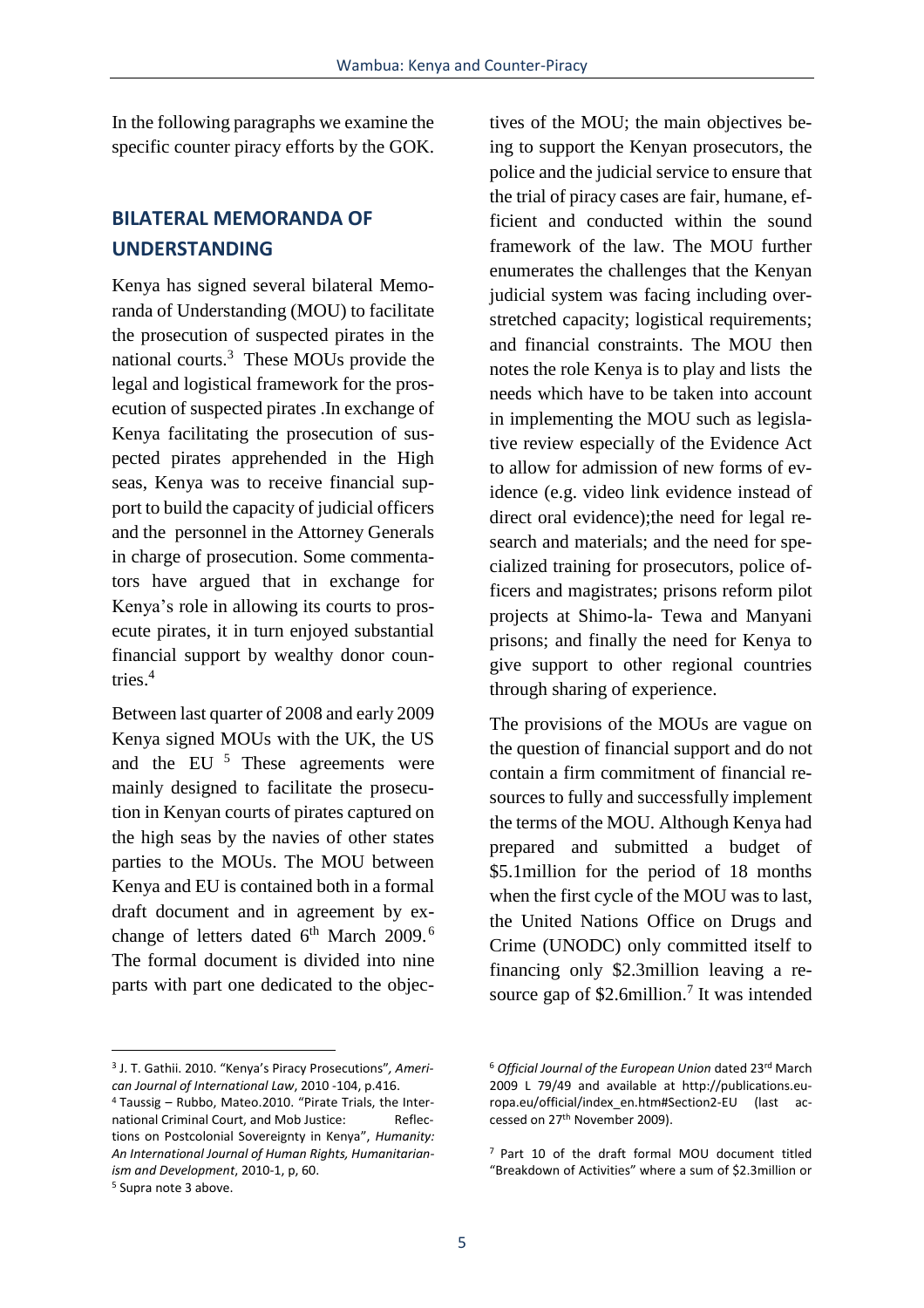that the figure of \$2.3million was to cover reforms in the judiciary, prison services, State Law Office and the Department of Police. The opening paragraphs of the MOU commit UNODC to giving 'limited support' to Kenya, which includes reviewing some of the cases of convicted persons serving jail terms with a view to decongesting the prisons.<sup>8</sup> Lack of adequate financing led to the virtual collapse of the MOU framework as it became very difficult (and politically imprudent too) for Kenya to continue to support the prosecutions by its limited resources.<sup>9</sup>

It is worth noting that the MOU was not intended to be a formal binding agreement but a mere framework document<sup>10</sup> facilitating further detailed and specific agreements on the pertinent issues covered by the agreement. One notable feature of the MOU is the absence of an indemnity clause. It is not clear from the document which party to the agreement was to shoulder the burden of paying damages for wrongful arrest and confinement of the suspected pirates where the courts acquired them on whatever ground. It was clear that Kenya as the prosecuting state would be liable for damages for wrongful confinement/detention and for

 $\overline{a}$ 

malicious/wrongful prosecution or improper exercise of adjudicative jurisdiction. Besides, there have been allegations of inhuman treatment and abuse of human rights by the arresting naval officers. There still exists the moot point as to which state would take responsibility to indemnify the suspected pirates should such allegations be proven to the satisfaction of the court. The MOU further places on Kenya the extra burden of supporting other regional countries in sharing her experience; hence the exasperation by the Kenyan leadership at the failure by other states parties to the MOUs to fully honor the terms of the  $MOUS.^{11}$ 

#### **ACTUAL PROSECUTION OF PIRATES**

For purely political reasons and national interests, many maritime nations involved in counter piracy operations off the Coast of Somalia have not been keen to prosecute pirates in their national courts. Within the framework of the MOU Kenya has successfully prosecuted pirates in its national courts. One of the issues which arose in these prosecutions is whether the courts had jurisdiction to hear the cases. In *Republic* 

EUR 1.75million is provided for as the budget to implement the terms of the MUO.

<sup>8</sup> Kenya has undertaking a reform of its prison services under the donor funded Governance, Justice and Law Sector (GJLOS) reforms initiative through a common basket of donor funds administered through the Ministry of Justice, National Cohesion and Constitutional Affairs (See *http://www.gjlos.go.ke/gjinner.asp?pcat2=agen-*

*cies&pcat=vphomeaffairs&cat=kenyaprison,* (last accessed on 27th November 2009).

<sup>9</sup> Ondari, J, *The Challenges of Prosecuting piracy in Kenyan Courts* (unpublished and on file with the author) pp. 3-8.

<sup>10</sup> Under section 9(a) entitled "implementing arrangements" the MOU provides that: "For the purpose of the application of these provisions, operational, administrative and technical matters may be the subject of imple-

menting arrangements to be approved between the competent Kenyan authorities on the one hand and the competent EU authorities, as well as the competent authorities of the sending states on the other hand."

<sup>&</sup>lt;sup>11</sup> See the statement attributed to the Attorney General of Kenya and reported in the *Daily Nation* edition of 14th September 2009; story titled *Death Knell Tolls For Prosecutors*in which he expressed concern by Kenya's Partners in the MOUs to honor their part of the bargain. See also the statement by Kenya's Minister for foreign affairs noting that the MOU was not an "an open door for dumping pirates onto Kenya [sic] soil because it will not be acceptable" reported in The Journal of the Turkish Weekly, *Kenyan Foreign Minister Shed Light on U.S.-Kenya Piracy Agreement*," J. TURKISH WEEKLY, *available at* [http://www.turkish-](http://www.turkishweekly.net/print.asp?type=1&id=63755)

[weekly.net/print.asp?type=1&id=63755](http://www.turkishweekly.net/print.asp?type=1&id=63755) (accessed 9<sup>th</sup> December 2009).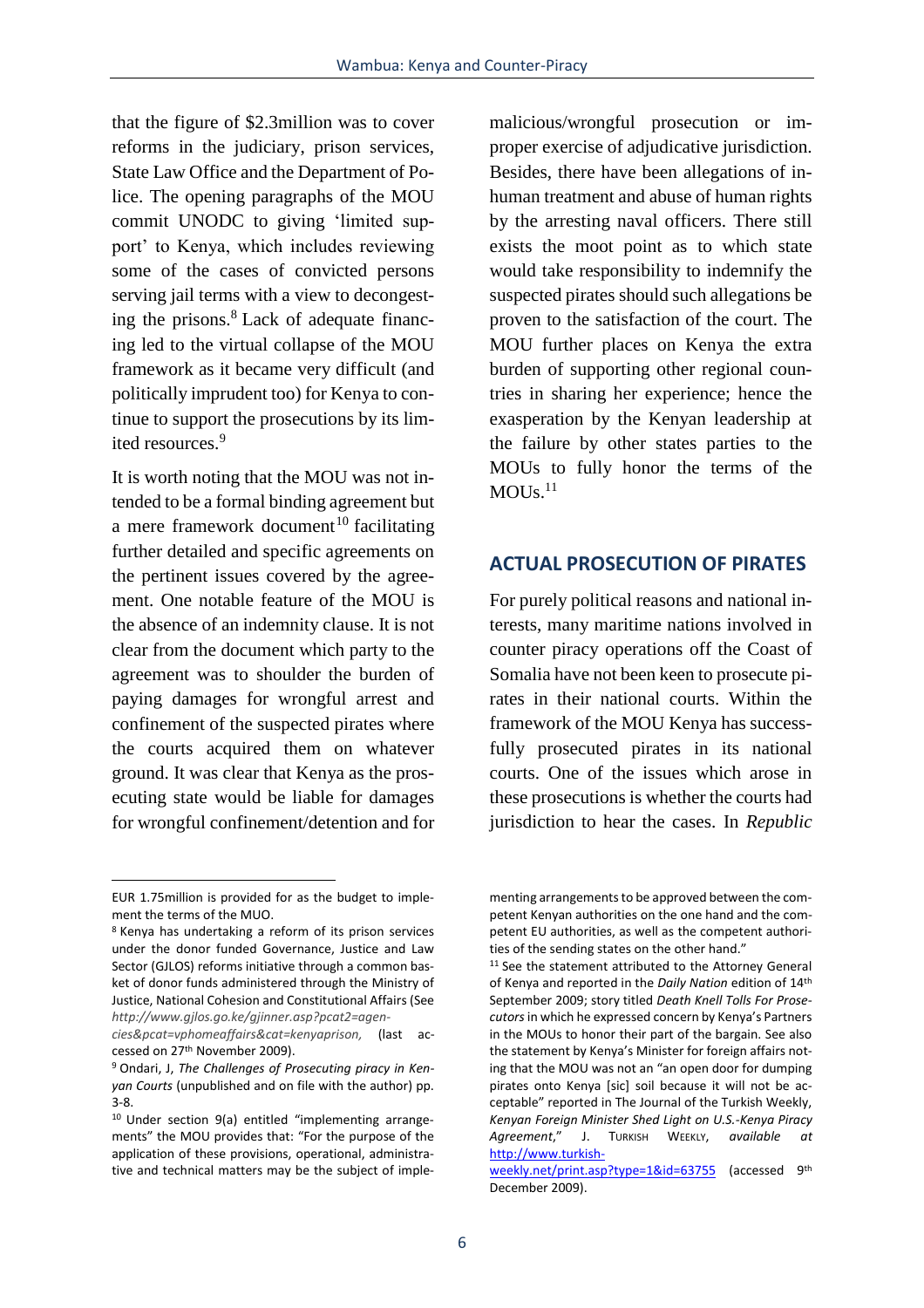*vs. Mohamud Mohamed Hashi alias Dhodhi and Eight (8) others,<sup>12</sup>* and *Republic vs. Abdirahman Isse Mohamed and Three (3) others*, <sup>13</sup> the question arose as to whether the magistrate's courts had jurisdiction to try the offence of piracy in Kenya. Both cases ended up in the High Court albeit before different benches.<sup>14</sup> In this first case, the High Court held that the Magistrates courts in Kenya had no jurisdiction to try the offence of piracy. The reasoning of the court was that the provisions of section 69 of the Penal Code on the basis of which the charges were brought had been repealed by the new Merchant Shipping Act of 2009. The second case (heard by Honorable Justice Ojwang') **<sup>15</sup>** held that the Magistrates courts in Kenya had jurisdiction to try the offence of piracy. The two conflicting decisions introduced a measure of uncertainty to the law and generated a good measure of debate. <sup>16</sup> The Court of Appeal settled the matter by upholding the decision of Justice Ojwang that indeed the Magistrates Court had jurisdiction to try suspected pirates.

In the earlier case of *Hassan M. Ahmed & Others vs. Republic*, <sup>17</sup> the High Court held that Kenyan courts had universal jurisdiction to try piracy *jure gentium* commenced under provisions of the repeal section 69 of the Penal Code. <sup>18</sup> Kenyan courts have

 $\overline{a}$ 

shown willingness to extend the definition of piracy beyond that found in the United Nations Convention on the Law of the Sea (UNCLOS). In *Omar Shariff Abdalla vs. Corporate Insurance Company Limited*, 19 Honorable Lady Justice Joyce Khaminwa declined an argument by the Insurer to limit the definition of piracy to the United Nations Law of the Sea Convention of  $1982$ <sup>20</sup> since the vessel was operating within the geographical limits set out in the policy.

## **APPROPRIATE LEGISLATIVE FRAMEWORK**

As of July 2011 Kenya had over twenty convicted pirates serving jail terms ranging between seven and twenty years and over one hundred suspected pirates were awaiting trial in national courts. <sup>21</sup> This is the largest number of suspected pirates held and tried in any one state at any given time in modern history.

#### **The Merchant Shipping Act**

The prosecution of piracy in Kenya is currently undertaken under the Merchant Shipping Act, Act No. 4 of 2009 of the Laws of Kenya  $^{22}$  (the MSA 2009). Prior to the enactment of the MSA 2009, the offence of

<sup>&</sup>lt;sup>12</sup> This case came up before Honourable Ms. T. Mwangi, Senior Resident Magistrate. Mombasa – Chief Magistrates Court Criminal Case Number 840 of 2009

<sup>&</sup>lt;sup>13</sup> This case came up before Honourable Mr. Ole Tanchu, Senior Resident Magistrate.Mombasa – Chief Magistrates Court Criminal Case Number 3012 of 2010

<sup>&</sup>lt;sup>14</sup> The first case ended up before Honourable Justice M. K. Ibrahim through High Court Miscellaneous Application Number 434 of 2010 and is reported in [2010]eKLR and judgment was delivered on 09/11/2010.

<sup>&</sup>lt;sup>15</sup>High Court Criminal Application Number 72 of 2011 – Mombasa.

<sup>16</sup> See the views by the Then Chairman of the Law Reform Commission(Kathurima M'Inoti) in the Daily Nation Edition of 16/11/2010 and those of the author published at www.musyokawambua.co.ke) on 23/03/2011 at 20.27

<sup>17</sup>[2009]eKLR

<sup>&</sup>lt;sup>18</sup> But the issue of which specific court, lower or High Court was not handled. Also not handled was the contraction between sections 4 of the Judicature Ac and Criminal Procedure Code.

<sup>19</sup> HCCC No. 320 of 1998 – Mombasa [2005] eKLR <sup>20</sup> UNCLOS

<sup>&</sup>lt;sup>21</sup> This information was obtained from the Commissioner of Prisons vide a confidential brief to the author in the month of July 2011 by virtue of his position as the Chair of the Task force on persons in detention ,held in custody or imprisoned

<sup>22</sup> Cited as the Merchant Shipping Act 2009 Act No 4 of 2009 and available online at http*://www.kenyalaw.org/kenyalaw/klr\_app/frames.php* (last accessed 1st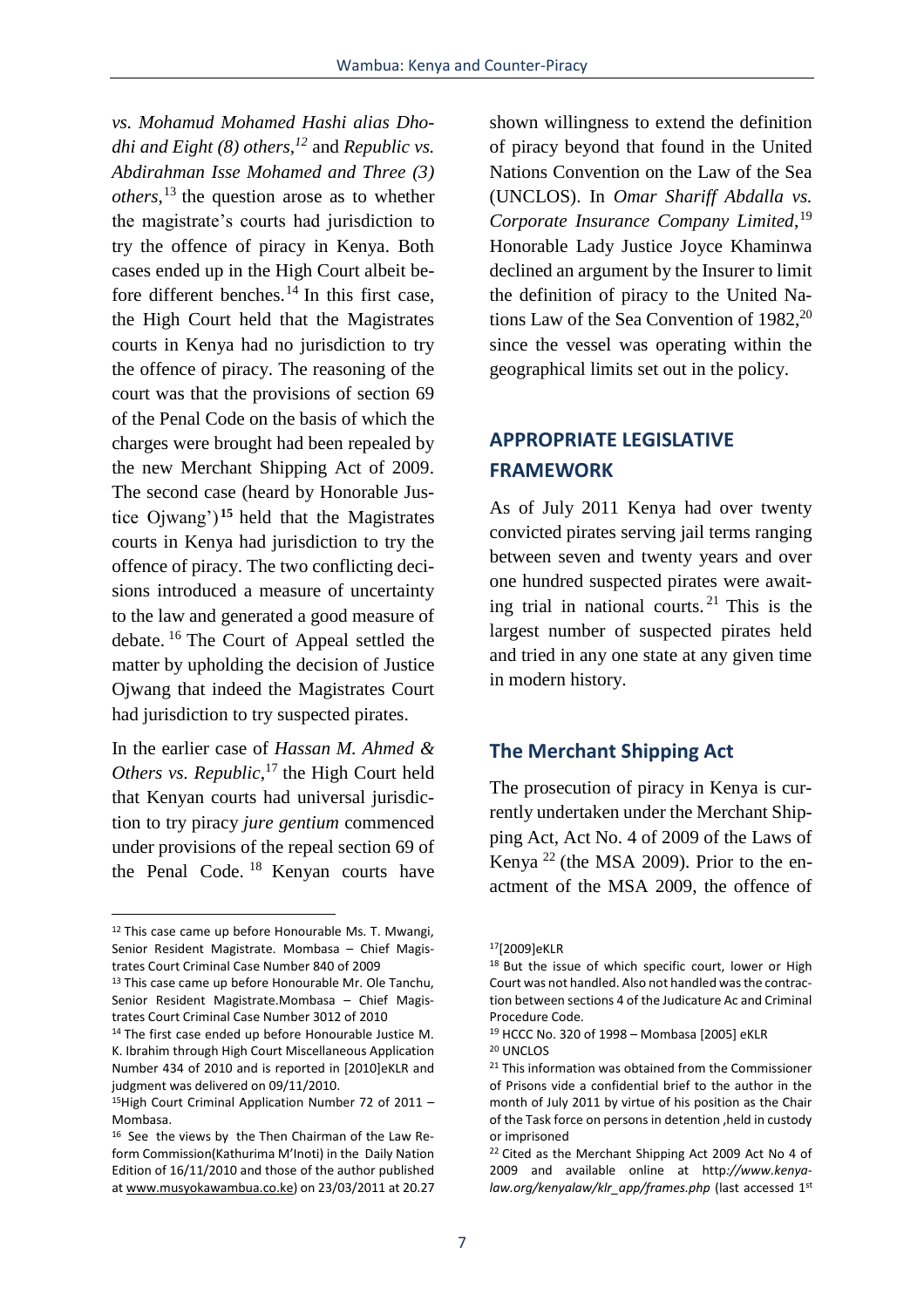piracy was provided for under the repealed section 69 of the Penal Code  $^{23}$ . The MSA 2009 has not only extended the jurisdiction of the Kenyan courts to try piracy committed by non-nationals on the high seas, it also defines more extensively and comprehensively the offence of piracy than was previously defined under the repealed section. The MSA 2009 has domesticated all key international Conventions on piracy and other maritime offences. The key conventions domesticated under the provisions of the MSA 2009 are the United Nations Convention on the Law of the Sea(UNCLOS ), the International Convention on the Suppression of Unlawful Acts against Maritime Navigation (the SUA Convention), the Djibouti Code of Conduct (the Djibouti Code) and the African Maritime Transport Char $ter^{24}$ .

The MSA 2009 domesticates the relevant provisions of UNCLOS and SUA Convention. Section 369 of the MSA 2009 adopts the definition of piracy in article 101 of UNCLOS. Section 370 of the MSA 2009 adopts the offences of hijacking and destroying of ships<sup>25</sup> contained in Article 3 of the SUA Convention. Article 6 of the SUA Convention requires that there be a nexus between the offence committed and the state establishing jurisdiction<sup>26</sup>. The nexus is established if the ship flies the flag of the state<sup>27</sup>; if the offence is committed in the

 $\overline{a}$ 

territory of the state or its territorial sea<sup>28</sup>; if the offence is committed by the national of that state<sup>29</sup>; if the offence is committed by a stateless person whose habitual residence is in that state<sup>30</sup>; if a national of that state is seized, threatened, injured or killed in the process of committing the offence<sup>31</sup>; or if the offence is committed to compel that state to do or abstain from doing any  $act.^{32}$ . Section 370 (4) (a) provides that the offences created under section 370 apply *"whether the ship…is in Kenya or elsewhere," or whether the offences were "committed in Kenya or elsewhere" or whatever the nationality of the person committing the act."* 

In this sense, the MSA 2009 confers Kenyan courts with jurisdiction wider than that in the SUA Convention. The MSA 2009 also criminalizes acts of violence committed in the high seas in line with Article 9 of the SUA Convention.<sup>33</sup> The SUA Convention further requires that, if a state wishes to establish jurisdiction in the last three instances then such a state should notify the Secretary General of the IMO. Kenya did not give any notification to the IMO Secretary General and therefore the legality of provisions of section 370 of the MSA 2009 remains doubtful under international law.

Kenya has recently enacted three key legislations that may be used to fight and curb the sponsors of piracy. These are The Anti

September 2011). The Act came into force on 1st September 2009

<sup>&</sup>lt;sup>23</sup> Cited as the Penal Code Cap 63 Laws of Kenya and available at *http://www.kenyalaw.org/kenyalaw/klr\_app/frames.php* (last accessed 1st September 2011).

<sup>24</sup> For the full text see *http://www.africa-union.org/root/au/Documents/Trea-*

*ties/Text/AFRICAN\_MARITIME\_TRANSPORT.pdf* and also *http://www.africa-union.org/root/ua/Conferences/2007/fe-*

*vrier/IE/doc/Report\_The\_Experts\_Meeting.pdf* (last accessed 1st September 2011)

<sup>&</sup>lt;sup>25</sup> Section 369(6).

<sup>&</sup>lt;sup>26</sup> See also Article 6(4).

<sup>&</sup>lt;sup>27</sup> The SUA Convention, Article 6(a).

<sup>28</sup> Above, Article 6(b).

<sup>29</sup> Above, Article 6(c).

<sup>30</sup> Above, Article 6(a).

<sup>&</sup>lt;sup>31</sup> Above, Article 6(b). <sup>32</sup> Above, Article 6(c).

<sup>33</sup> Article 9 provides that the Convention does not in any

way affect "the rules of international law pertaining to the competence of States to exercise investigative or enforcement jurisdiction on board ships not flying their flag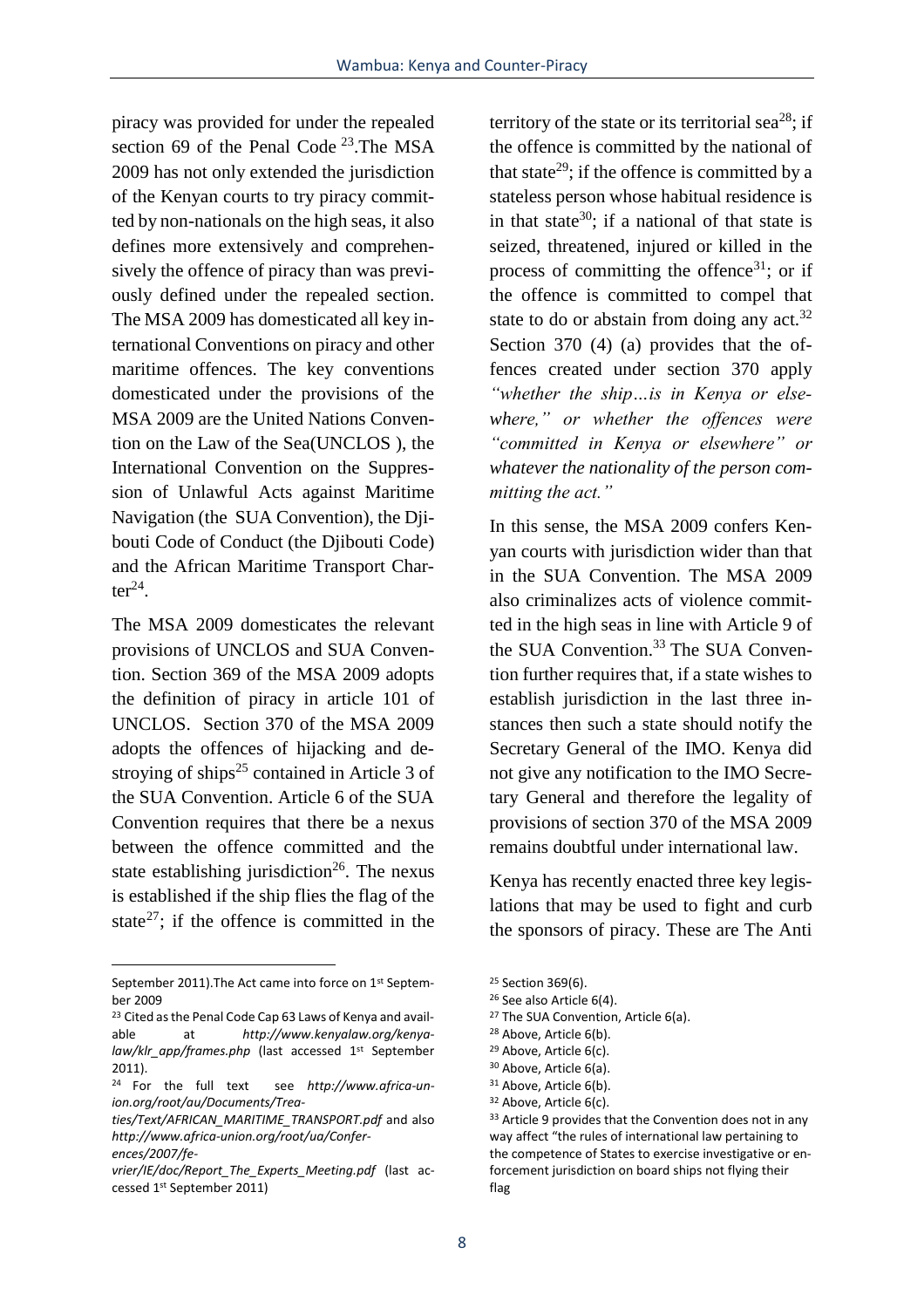Corruption and Economic Crimes Act (Cap 65 laws of Kenya), Proceeds of Crime and Money Laundering Act and Prevention of Organized Crimes Act.

### **The Anti Corruption and Economic Crimes Act**

The Anti Corruption and Economic Crimes Act (ACECA) was enacted in 2003 and provides for the prevention, investigation and punishment of corruption, economic crimes and other related offences. ACECA provides that a person who deals with property that he or she believes or has reason to believe was acquired in the course of or as a result of corrupt conduct (that is conduct constituting corruption or economic crime) is guilty of an offence. $34$  For any such offence ACECA imposes a fine of Kenya shillings one million and an additional mandatory fine if the person committing the offence received a quantifiable benefit or any other person suffered a quantifiable loss.<sup>35</sup>

ACECA further provides that "*it shall be no defense that the receiving, soliciting or offering of any benefit is customary in any business, undertakings, office, profession or calling.*" <sup>36</sup> The Act also provides that "unexplained assets may be taken by the court as corroboration that a person accused of corruption or economic crime received a benefit"<sup>37</sup>.

# **Proceeds of Crime and Money Laundering Act**

The Proceeds of Crime and Money Laundering Act (PCMLA) makes provision for a broad legislative framework for combating the crime of money laundering and provides for the identification, tracing, freezing, seizure and confiscation of the proceeds of crime.<sup>38</sup> The broad nature of the provisions in the PCMLA can be seen from the definition of money laundering and the broad net it casts by including any person who knowingly enters into a transaction with another with a view to facilitating such other person to conceal the proceeds of crime or money laundering.<sup>39</sup>

It should also be noted that it does not matter whether the offence is committed in Kenya or outside Kenya or whether or not it was committed before the PCMLA came into force $40$ .

### **Prevention of Organized Crimes Act**

The Prevention of Organized Crime Act (POCA) came into force in September,  $2010^{41}$ . POCA was enacted with the objective of not only preventing organized crime but also providing for recovery of proceeds of organized criminal activities. <sup>42</sup> POCA defines an organized criminal group as a *structured group of three or more persons, existing for a period of time and acting in concert with the aim of -*

<sup>&</sup>lt;sup>34</sup> The Anti Corruption and Economic Crimes Act section 47.

<sup>&</sup>lt;sup>35</sup> Ibid, section 48.

<sup>&</sup>lt;sup>36</sup> Ibid, section 49.

<sup>37</sup> Ibid, section 57.

<sup>38</sup> Proceeds of Crime and Money Laundering Act the Memorandum of Objects.

<sup>39</sup> Ibid, Sections 3 Sections 2 and 3 but also see generally the provisions of Part II (Sections 3 to 18) which provides

for the offence of money laundering and other related offences.

<sup>40</sup> Ibid, Section 3.

<sup>41</sup> The Act can be accessed at http://www.kenyalaw.org/klr/fileadmin/pdfdownloads/Acts/PreventionofOrganisedCrimesAct2010.pdf ( last accessed on 21 stSeptemeber , 2011)

<sup>42</sup> Preamble to the Act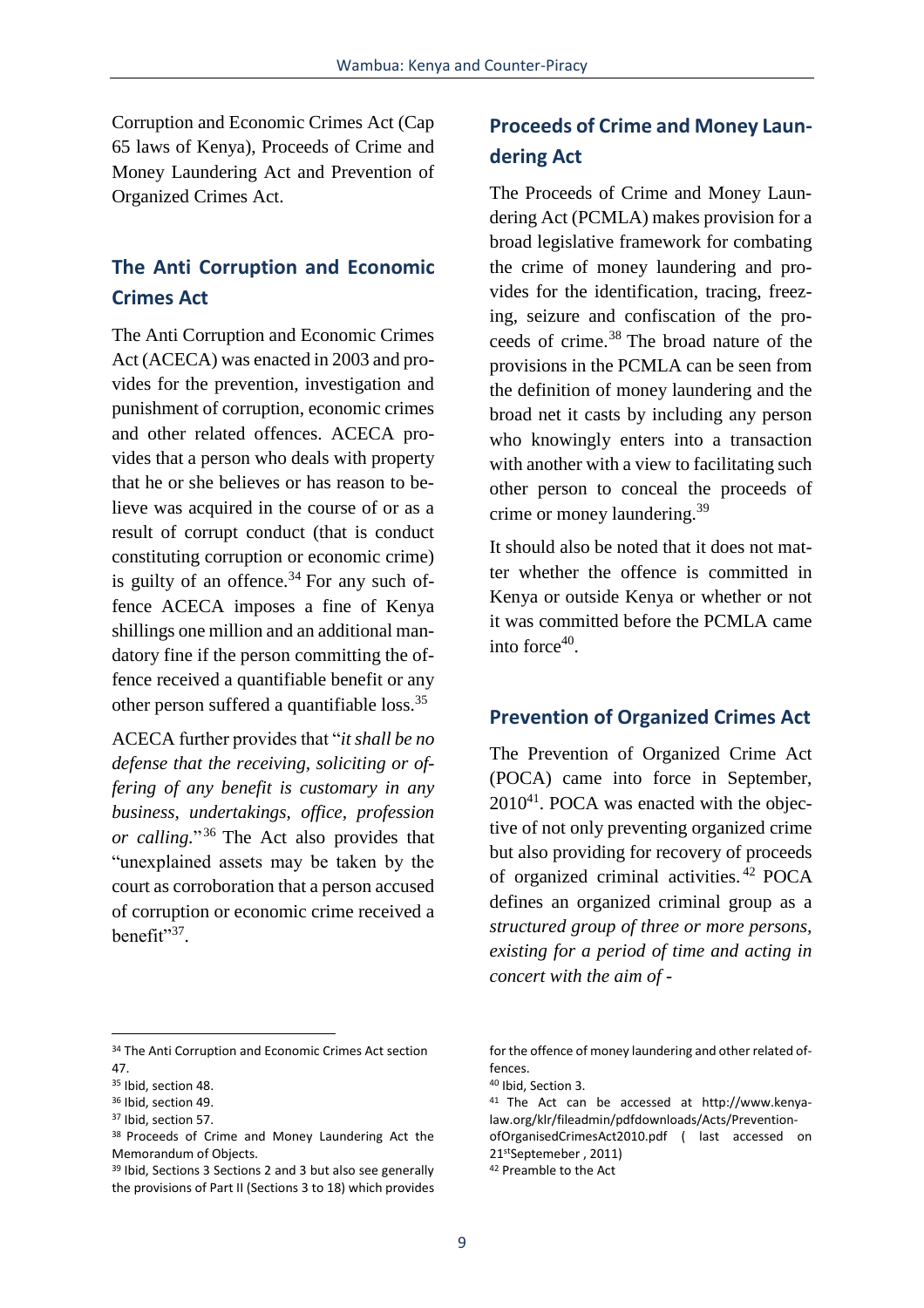*(a) committing one or more serious crimes; or (b) committing one or more serious crimes in order to obtain, directly or indirectly, a financial or other material benefit or any other advantage for the organized criminal group or any of the members of organized criminal group*

The Minister for Internal security is empowered, under section 22 of POCA, to declare any group an organized criminal group for the purposes of the Act.

Section 3 lists various instances where a person is deemed to have been involved in organized criminal activities such as professing membership to an organized criminal group, recruiting another person to join an organized criminal group, and acting in concert with others to commit a serious crime in order to gain financial benefit among others. Section 4 makes it an offence to engage in organized criminal activities and on conviction a person is liable to Ksh.  $5,000,000/$ = fine or 15 years in prison or both.

Section 15 of the Act empowers the Attorney General to apply to the court to obtain an order to have a person who is suspected to be involved in organized crime to deliver any documents relevant in tracing and quantifying the property. Moreover, the Attorney General may apply to the court to get an order requiring a bank or any other financial institution, trustee, cash dealer or custodian to produce all information and deliver up all documents and records regarding any business transaction conducted by or on behalf of a person suspected to be involved in organized criminal activities. Section 18 of the Act empowers the court to make an order of forfeiture of such property upon conviction.

POCA has clear provisions which may be used to seize proceeds of piracy and therefore make it a high risk low return venture. It is worth noting that no property has been seized and no prosecutions have been undertaken under the provisions of the Act since its enactment.

### **EXPERIENCE OF THE KENYA NAVY**

Traditionally Kenya's naval forces have undertaken surveillance in Kenya's territorial waters and the Exclusive Economic Zone. Due to increased piratical attacks on merchant ships off the coast of Somalia, Kenyan naval ships have extended patrol and surveillance to cover more areas of the Indian Ocean as far as Kismayu in Somalia. The extended patrol area is designed to protect merchant ships accessing the Port of Mombasa using the Indian Ocean shipping lines. Kenyan naval forces in cooperation with their foreign counterparts therefore continue to play a key role in the response against piracy in the Indian Ocean Region by collecting intelligence and identifying and disarming suspected pirate vessels before they pose any threat to merchant vessels.

In response to the increased threat to the tourism industry occasioned by hijacking and murder of tourists in the Lamu Archipelago by Al-shabaab militants crossing from Southern Somalia, Kenya Defense Forces (KDF) moved into Somalia and teamed up with allied forces to defeat the Al-shabaab and to help the Transitional Federal Government (TFG) to take full control of the country. Following KDF's incursion into Somalia, there has been a dramatic decline in piracy incidents off the coast of Somalia.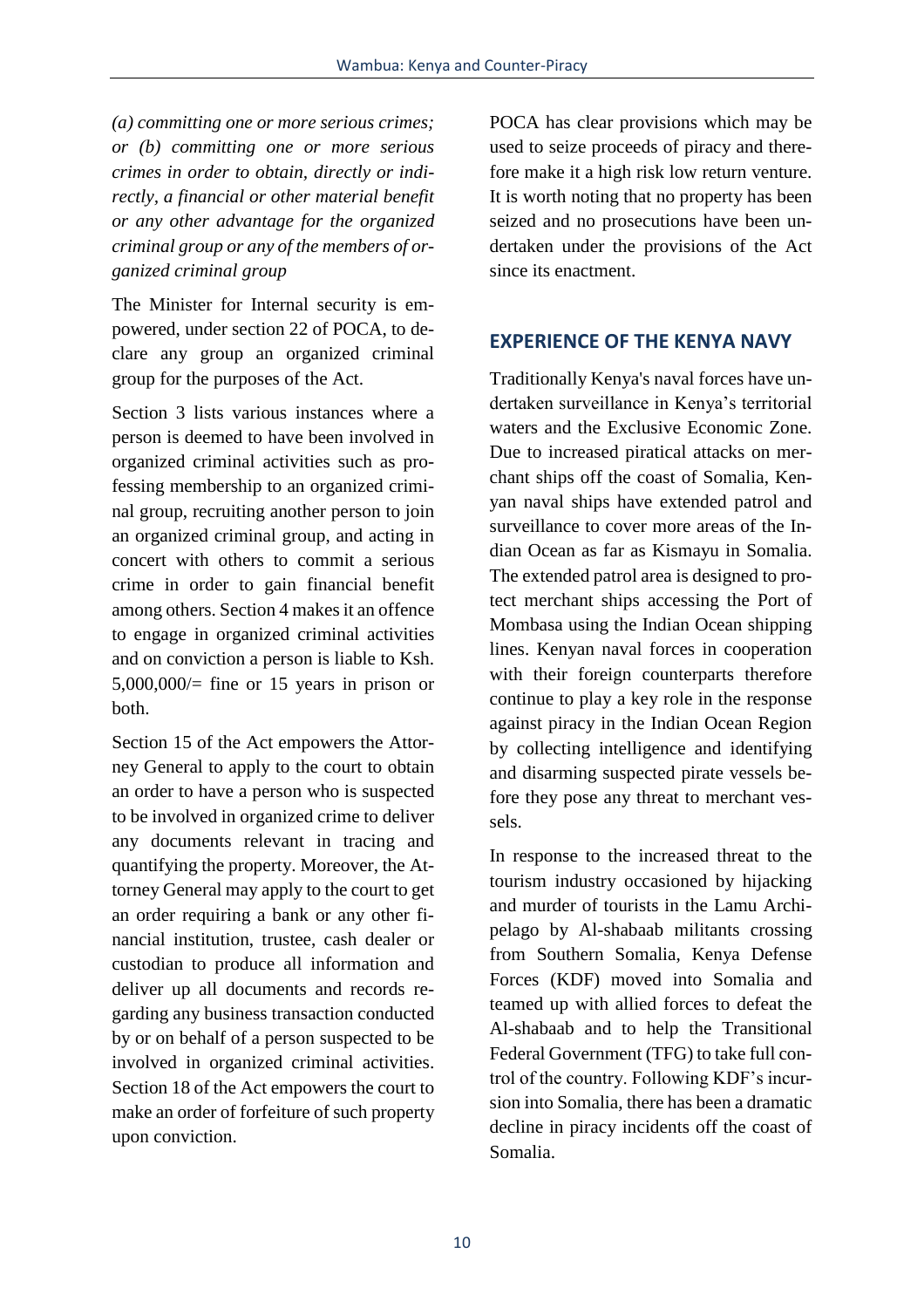Al-Shabaab militants had used Kismayo as their main base for more than a year but moved out as TFG forces backed by Kenyan and African Union troops advanced towards the port city. Attacks in seas around Somalia continued to fall dramatically, with just 10 incidents attributed to Somali pirates in 2013, down from 70 in the same nine months of 2012.<sup>43</sup>

### **Kenya's Counter piracy operations within the framework of CGPCS**

The Ministry Foreign Affairs and International Trade (MFAIT) facilitates participation of other stakeholder departments and agencies in the work of the CGPCS. Other stakeholder departments and agencies include the Office of the Attorney General, Kenya Defence Forces (specifically the Kenya Navy); Office of the Director of Public Prosecutions (DPP) and Kenya Maritime Authority (KMA). Initially, Kenya was very passionate and enthusiastic in the work of CGPCS. Kenya's passion and enthusiasm was based on a number of reasons. Firstly, the CGPCS's activities were seen as part of wider international efforts to secure peace and stability in Somalia which was seen to be in Kenya's best interest as a neighbor to Somalia. Secondly, through collaboration with other significant agencies in the war against piracy off the Coast of Somalia such as the United Nations Office on Drugs and Crime (UONDC), and the United Nations Development Program (UNDP), Kenya was benefitting from financial support to reform of the judiciary through building capacity in the judicial officers and the office of the Director of Public Prosecution. The benefit to Kenya came through the CGPCS's focus on six critical areas, which include improvement of operational and information support to counter piracy; the establishment of a counter piracy mechanism; strengthening judicial frameworks for the arrest, prosecution and detention of pirates; strengthening commercial shipping awareness as well as other capabilities; pursuing improved diplomatic and public information efforts; and tracking down financial flows related to piracy.<sup>44</sup>

Lately Kenya has not been very passionate in its participation in the work of CGPCS. As a result there has been lethargy in the manner in which the country has handled the issues of falling within the mandate of CGPCS. Some of the stakeholder departments and agencies blame the MFAIT. Most, if not all, of the invitations for the CGPCS's meetings are channeled through MFAIT. More often than not, the Office of the DPP and other stakeholder departments and agencies are not informed and are therefore unaware of the meetings convened by CGPCS. After the invitations are received, there is no timely facilitation for the officials of the ministry to attend the CGPCS meetings which are normally held at the UN headquarters in New York. In most cases the MFAIT headquarters organizes for representation of Kenya by the embassy officials based at Kenya's embassy in Washington DC, who may not have good working knowledge about the issues to be discussed at the meetings. There is a lack of passion and enthusiasm on the part of the officials attending the CGPCS meetings and little or no follow-up action on most of the matters discussed.

<sup>43</sup> See the *World's Maritime Watchdog* of September 2013.

<sup>44</sup> *Policy Statement; Contact Group on Piracy off the Coast of Somalia*, U. S. Department of State, January, 14th 2009.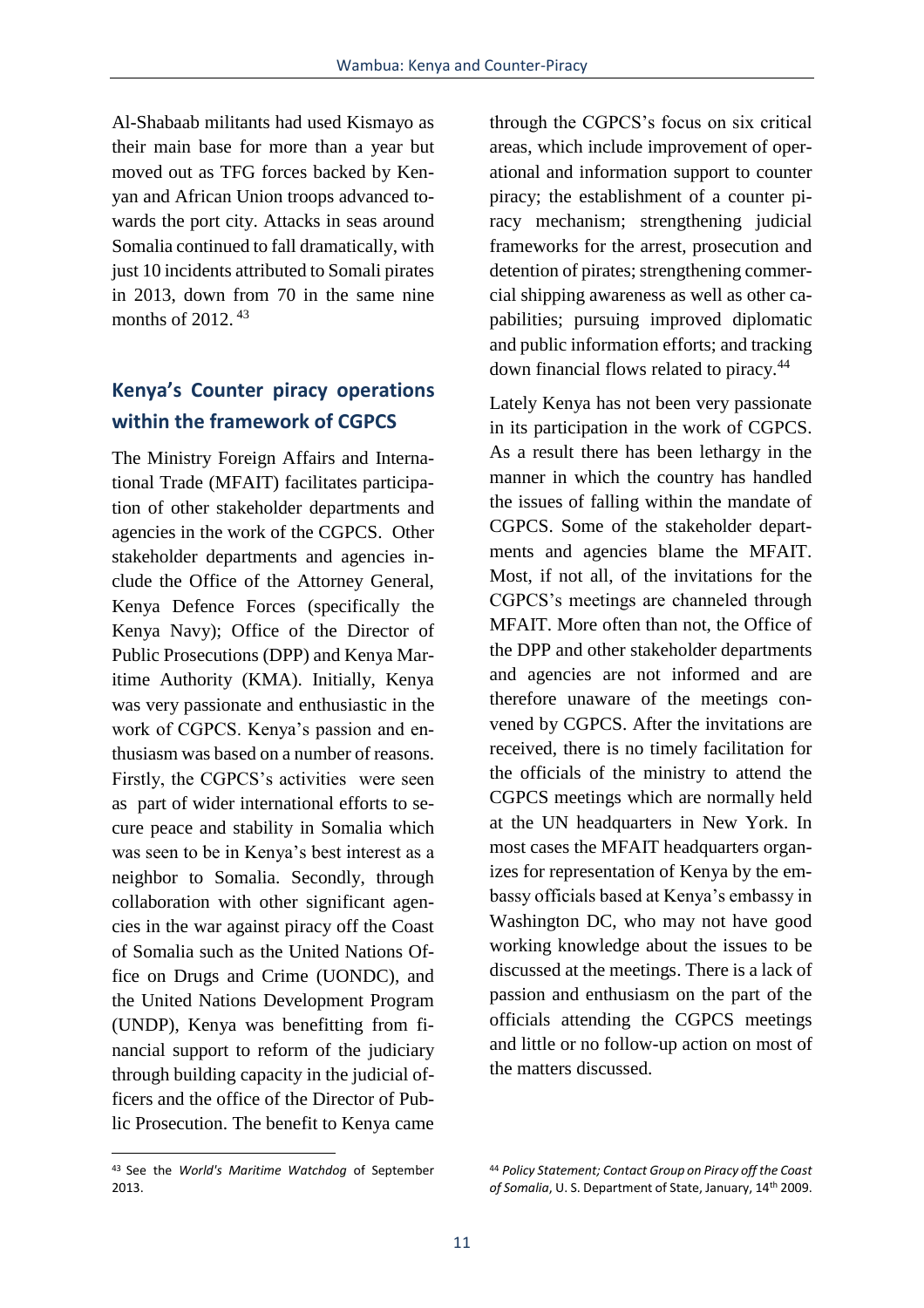MFAIT views itself as less of a lead agency and more of a convener or facilitator for the informal preparatory meetings held in Nairobi. In this facilitator role, the MFAIT sees its main mandate as bringing together of stakeholders such as the office of the Attorney General, office of the DPP and the Kenya Maritime Authority who are the right parties to address the issues handled by CGPCS.

Within the MFAIT itself, there are no officers dedicated to CGPCS's activities. This means that when officers are transferred internally within the ministry or are posted to Kenya's mission abroad, there is a lack of continuity in the participation of the ministry in the work of the CGPCS as those who attend meetings are chosen on an *ad hoc* basis. As a result of the frequent transfers of ministry officials handling the matters falling within the mandate of CGPCS a resource base for future engagements by the ministry officials has not been developed.

Apart from the inefficiency and lack of coordination at the MFAIT, there are also other factors that have contributed to Kenya's apparent gradual loss of interest in the work of CGPCS. With the decline in piracy incidents off the Coast of Somalia, the EU and other leading western maritime nations drastically reduced their funding for counter piracy operations and related activities. Due to this reduced funding by the leading partners in the fight against piracy, Kenya's participation in the CGPCS and related activities slowed down.

As noted above, <sup>45</sup> Kenya has entered into MoUs with other states and foreign regional bodies through the Ministry of Foreign Affairs and International Trade for purposes of combating piracy off the Coast of Somalia. However, there is concern that these MoUs are aimed at only safeguarding the shipping and security interests of the EU, the USA and the developed maritime nations and not to safeguard Kenya's national interests. The general unofficial view in government circles is that before executing such MOUs, the Ministry of Foreign Affairs and International Trade ought to have had sufficient consultations with other stakeholders such as the Kenya Maritime Authority (KMA), office of the DPP and the Office of the Attorney General.

It is important to observe that the KMA has taken the work of CGPCS and its meetings very seriously. KMA has been participating in many of the CGPCS's meetings as well as its working groups more than any other government department or agency. The apparent decline in Kenya's interest in the work of the CGPCS can also be partially attributed to the general view that Kenya's incursion into Somalia and the successful prosecution and conviction of suspected pirates had greatly reduced the incidents of piracy off the coast of Somalia. The successful prosecution and conviction of suspected pirates is attributable to Kenya's fairly well developed legal system, policy framework and enhanced capacity in handling maritime offences. It is noted that Kenya has ratified and domesticated many international Conventions on piracy and other maritime offences through the coming into operation of the Merchant Shipping Act.

The politics surrounding the prosecution of the Kenyan President and the Deputy President at the International Criminal Court at

<sup>45</sup> Supra, note 7.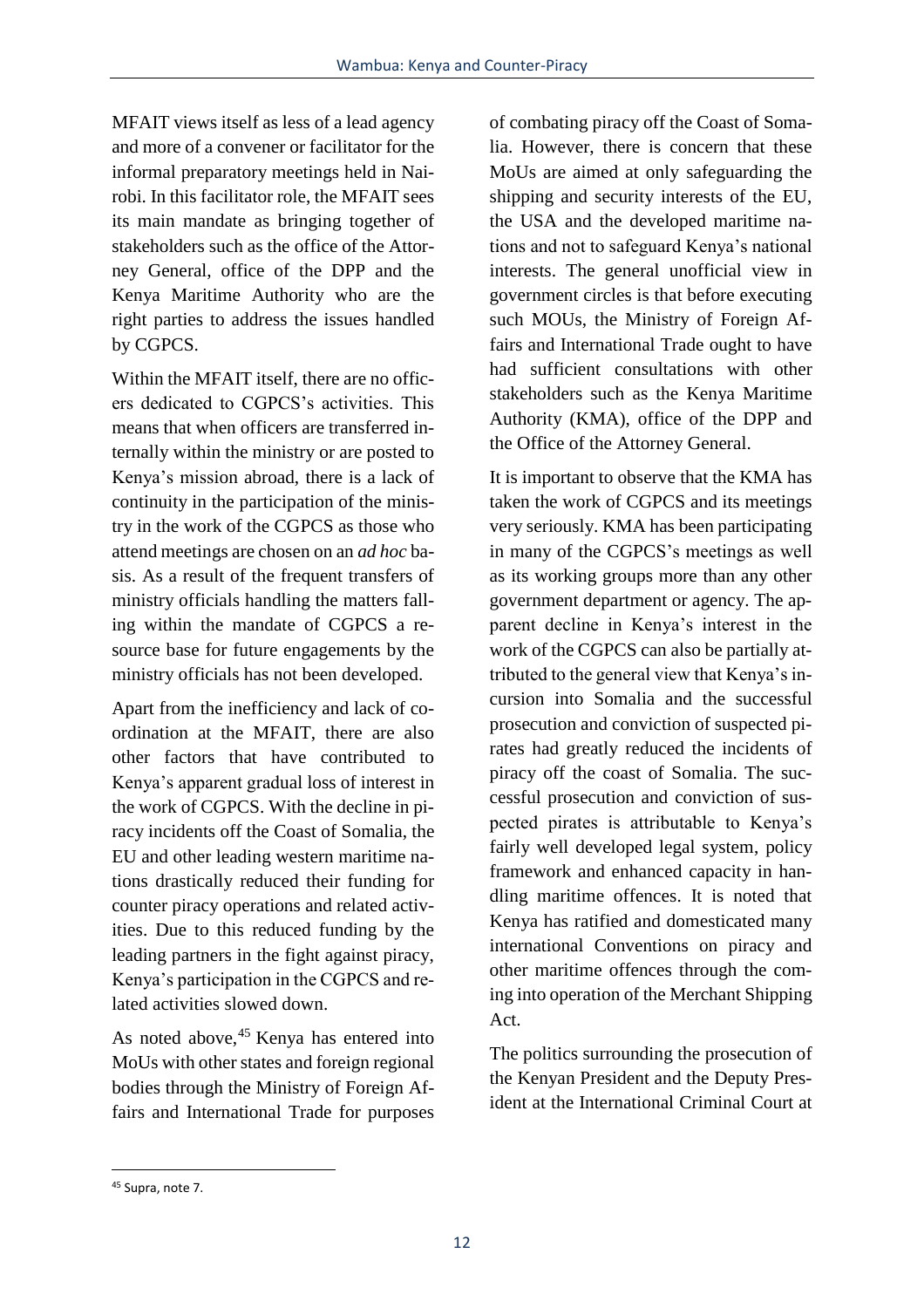The Hague following the post-election violence of 2007/2008 may have also contributed to the country's disinterest in the work of CGPCS. Some scholars have argued that as a retaliatory measure against the international community, Kenya may have deliberately halted piracy prosecutions. <sup>46</sup> The priority of the top government leadership was the pending cases at the ICC, while the work of the CGPCS has not been a priority.

#### **PERSPECTIVES OF THE KENYA NAVY**

Piracy is admittedly one of the greatest challenges that the Kenyan Navy have ever encountered. To counter piracy, the officers are required to spend a lot of time and resources in meetings. Counter piracy operations require hands on approach and not arm chair analysis or boardroom resolutions. The Kenyan naval officers interviewed are aware of the existence of the CGCPS and its activities. Indeed the representatives of the Kenya Navy attended several of the meetings of CGCPS including one held in November 2013 in Djibouti.

Although navies of other Western nations have assisted and cooperated with the Kenyan Navy in counter piracy operations off the Coast of Somalia , their main aim/objective is to protect the shipping lines of the Indian Ocean used by western maritime nations particularly Denmark and Sweden than genuine concern for Kenya's maritime security. The cooperation with these navies is more to do with information sharing rather than joint operations.

Piracy has grown into a fully-fledged and thriving business controlled by sponsors who live outside Somalia. The regional and

 $\overline{a}$ 

international piracy networks are difficult to dismantle. The available evidence shows that Piracy off the coast of Somalia is a very well structured, organized and well-funded business. To combat piracy there is a need for timely, reliable and actionable intelligence. Many countries such as Tanzania, Mozambique and Seychelles have not shown political will to fight piracy. Some commentators have advocated for the formation of a coast Guard similar to the coast guards of the US and India. However, setting up a coastguard for Kenya may not be prudent as it may prove to be expensive but is also likely to lead to duplication of roles. The Kenyan navy and other agencies such as the port police and KMA have sufficient capacity to deal with piracy and other maritime offences.

To ensure that the vessels sailing in Kenya's territorial waters are safe, the Kenya Navy has designed a maritime security zone where vessels waiting to enter the port of Mombasa or leaving the Port for other ports such as Dar es Salaam are protected by Kenyan Navy vessels. Congestion at the port of Mombasa requires vessels to wait in the open sea before being cleared to dock at the port by using the narrow Likoni Channel. Pirates operating in the Indian Ocean region are aware of this fact and there is a risk that vessels may be attacked as they wait to dock at the port of Mombasa. The security operation zones are kept under constant surveillance by the Kenyan naval vessels.

Owing to the vastness Kenya's territorial sea and the Exclusive Economic Zone, Kenya cannot effectively patrol the waters. It needs the support and cooperation of

<sup>46</sup> Milena S; *Piracy off the Coast of Somalia; The Argument for Pirate Prosecutions in National Courts of Kenya,* 

*The Seychelles, and Mauritius*, Amsterdam Law Forum, 2012, Vol. 4;2, p.113.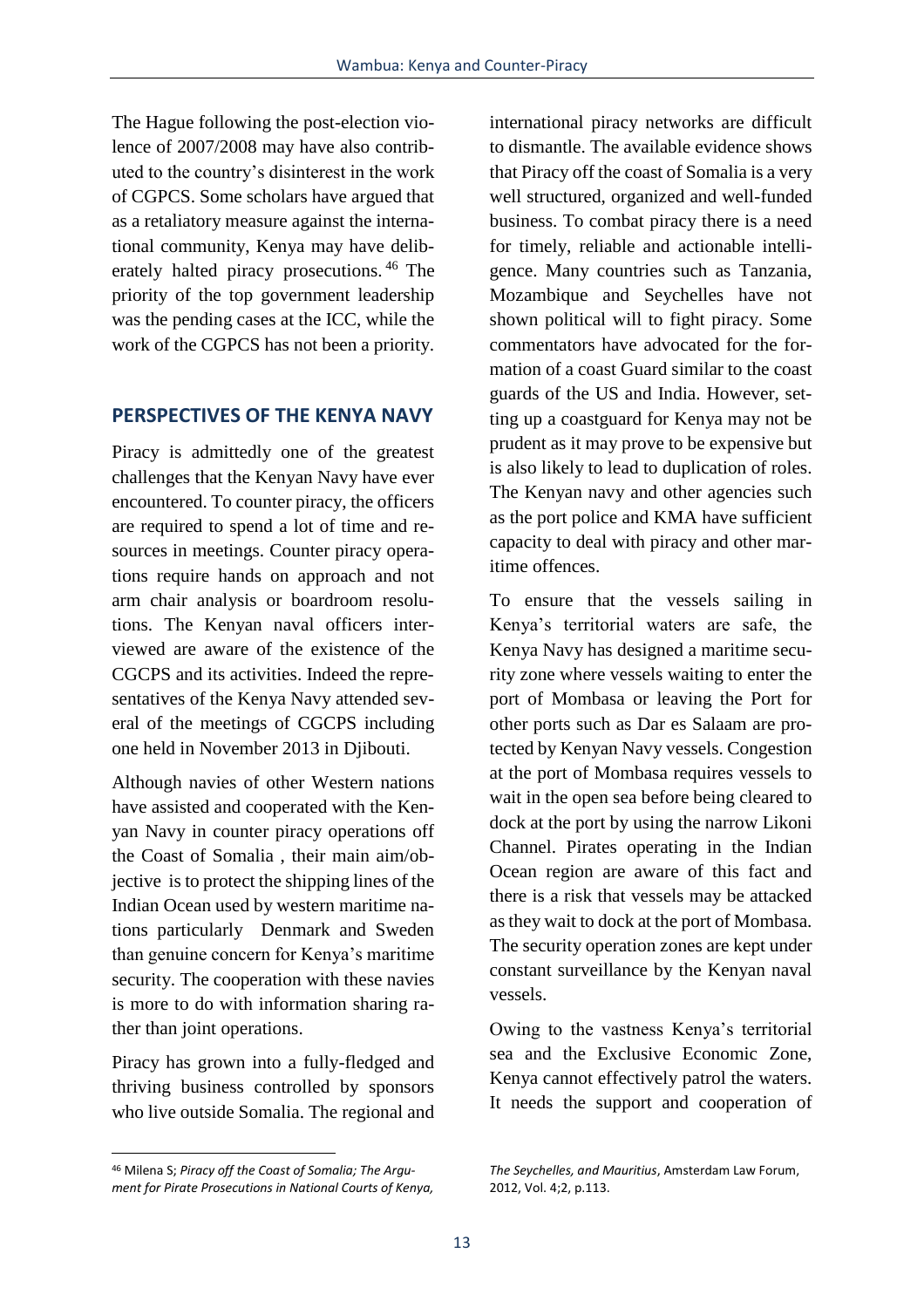other maritime nations with naval forces operating in the Indian Ocean region. The CGCPS and other partners should therefore focus on encouraging opportunities for better training as well as funding. A regional approach is better because the sea is vast and borders are shared. Other countries in the region should be encouraged to join Kenya in its counter piracy efforts. A joint naval surveillance and patrol by the navies of the coastal states and neighboring Kenya supported by navies of other willing foreign partners would achieve better results. Kenya's landlocked neighbors who benefit from, and are served by, the Indian Ocean shipping lanes can contribute to the cost of the naval operations. Already there exists an infrastructure for such cooperation following the introduction of the maritime component in the East African Standby Brigade. Kenya's neighbors can also cooperate in prosecuting pirates in their national courts or to imprison convicted pirates in their prisons.

At the time of commencing counter-piracy operations in the Indian Ocean for the first time, the Kenya Navy had numerous challenges including: (i) lack of surveillance vessels as most of its naval ships were in the process of being serviced; (ii) lack of adequate or sufficient financial resources; (iii) the limited partnership being offered by foreign navies of the EU members and the US, who confined their operations north of the Kenyan coast and focused on safeguarding their own trading interests without being genuinely concerned about Kenya's national security interests; (iv) lack of appreciation of the fine distinction and link between piracy and terrorism with some states showing reluctance to fight the latter; (v) lack of a proper procedure and legal framework for handling suspected pirates after they are apprehended on the High Seas; (vi) the expansive size of Kenya's Exclusive Economic Zone is which made it practically impossible to police and monitor.

#### **CONCLUSION AND WAY FORWARD**

Kenya has played a key role in the fight against piracy off the coast of Somalia through the framework of the CGPCS by direct involvement in counter-piracy operations in the Indian Ocean region and also by facilitating the prosecution of suspected pirates captured on the High Seas by naval forces of other maritime nations. However, Kenya has of late lost enthusiasm for the work of CGPCS for various reasons, some of which are related to genuine concerns for national interest as a sovereign nation. Some of the reasons identified include: bureaucratic politics and lack of effective cooperation communication and coordination between various government agencies and departments; decline of interest in piracy; and the politics around the pending ICC trials involving the President and the Deputy President. However Kenya's participation in the work of CGPCS is desirable as piracy off the coast of Somalia may have subsided but the risk of attacks on merchant vessels is still present.

Through its participation in the work of CGPCS, Kenya can help to develop the capacity of neighboring countries such as Tanzania, Djibouti and Seychelles in combating piracy in their respective maritime zones and prosecuting pirates in their national courts. Kenya's experience in the fight against piracy has led to a change in the tactics in combating the vice. Experience gained by the Kenya Navy from counter-piracy operations off the coast of Somalia and its work in the CGPCS have been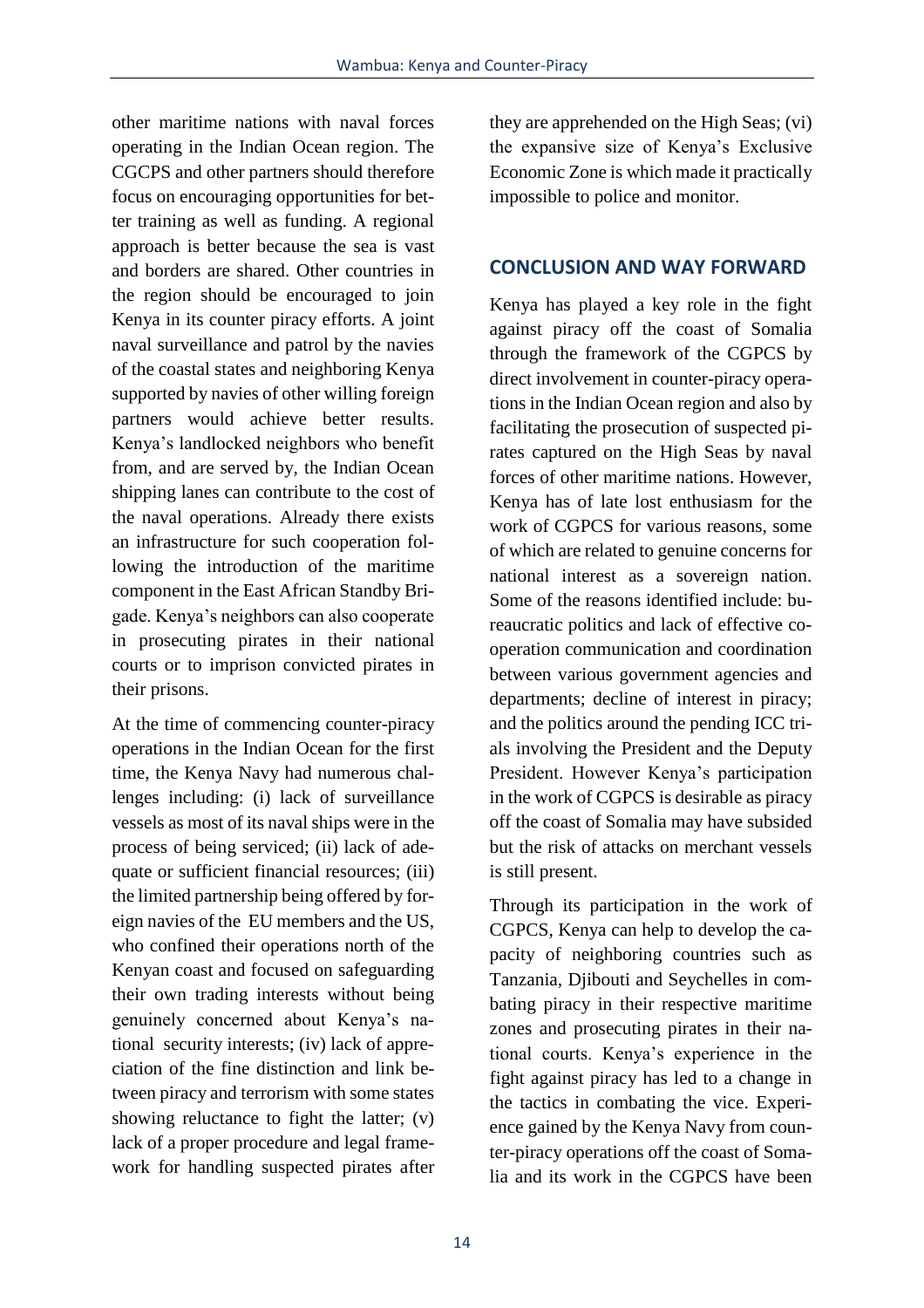applied in shaping Kenya's policy and operational tactics s in fighting piracy. Such experience should be shared with other regional states.

### **SUMMARY OF SUCCESSES AND FAILURES**

CGPCS contributed to Kenya's reform of the legal sector and naval strategy by:

- Building capacity through workshops in the personnel of the office of the DPP, MFIT, KMA and other stakeholders.
- Creating avenues for the training of Kenya's naval officers in counter piracy operations.
- Sharing of information on counter piracy operations in the Indian Ocean region
- Supporting the prosecution of suspected pirates in national courts.

What CGPCS members could have done to avoid the Kenyan decline of interest:

- Failure to win political support from the top government leadership for the work of the CGPCS.
- Failure to identify and engage all relevant stakeholders and government departments/agencies and invite them to meetings of CGPCS.
- Failure to hold meetings locally to identify with and engage all government departments /agencies and stakeholders in the work of CGPCS.
- How Kenya could be brought back to the CGPCS and prospects for a regional solution
- Pursue the establishment of a fullyfledged and funded Liaison office in

Kenya to spearhead and coordinate regional cooperation in counter piracy operations and prosecution of pirates in national courts.

- Increase awareness through regular and widely circulated publications.
- Identify with and openly support Kenya's incursion into Somalia as part of counter piracy operations
- Help reduce congestion at the port of Mombasa, which often makes ships vulnerable to piracy attacks.
- Hold regular consultative meetings with regional bodies like EAC and IGAD in order to secure the support of the regional political leadership
- Identify with and support the vision of African Integrated Maritime Strategy (AIMS) to guarantee support from the African Union.
- Undertake joint naval operations with the Kenya Navy to generate confidence and trust that the foreign naval fleets are genuinely concerned about Kenya's national interests.